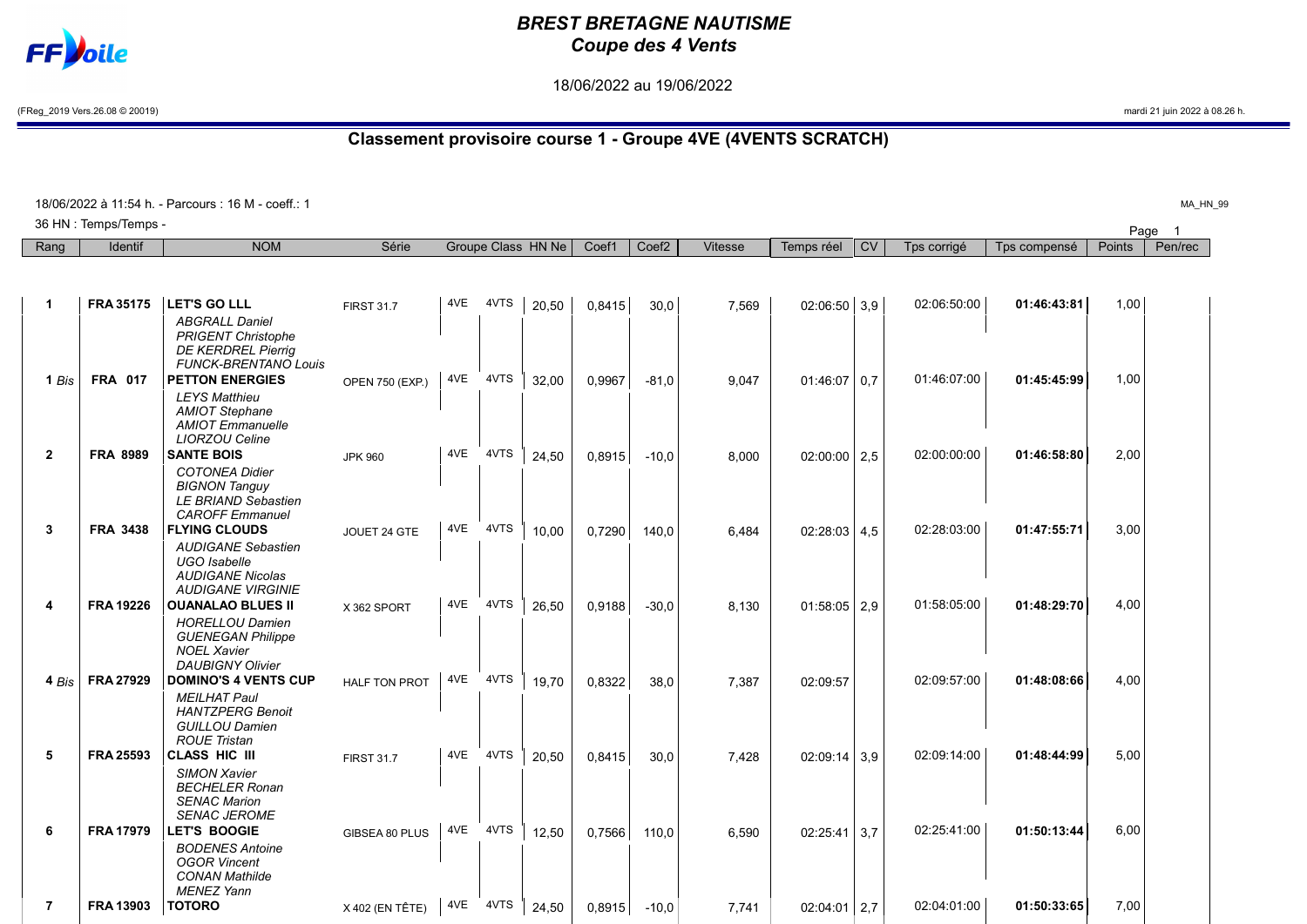18/06/2022 à 11:54 h. - Parcours : 16 M - coeff.: 1

36 HN : Temps/Temps -

| Rang | Identif          | <b>NOM</b>                                                                                                | Série                |     |      | Groupe Class HN Ne | Coef1  | Coef <sub>2</sub> | <b>Vitesse</b> | Temps réel       | <b>CV</b> | Tps corrigé | Tps compensé | Points | Pen/rec |
|------|------------------|-----------------------------------------------------------------------------------------------------------|----------------------|-----|------|--------------------|--------|-------------------|----------------|------------------|-----------|-------------|--------------|--------|---------|
|      |                  |                                                                                                           |                      |     |      |                    |        |                   |                |                  |           |             |              |        |         |
|      |                  |                                                                                                           |                      |     |      |                    |        |                   |                |                  |           |             |              |        |         |
|      |                  | <b>PECHA Vassili</b><br>LE GOFF Olivier<br><b>CARADEC</b> Sebastien<br><b>MOAL JEAN MARIE</b>             |                      |     |      |                    |        |                   |                |                  |           |             |              |        |         |
| 8    | <b>FRA 18134</b> | <b>BORABOR</b>                                                                                            | JOUET 24 GTE         | 4VE | 4VTS | 10,00              | 0,7290 | 140,0             | 6,327          | 02:31:44         | 4,5       | 02:31:44:00 | 01:50:36:82  | 8,00   |         |
|      |                  | <b>KERVELLA Philippe</b><br><b>MONOT Julien</b><br><b>KERVELLA Benoit</b>                                 |                      |     |      |                    |        |                   |                |                  |           |             |              |        |         |
| 9    | <b>FRA 9010</b>  | <b>XAVIER BOURHIS L ASSU</b>                                                                              | GIBSEA 90 PLUS       | 4VE | 4VTS | 17.70              | 0,8097 | 58,0              | 7,010          | 02:16:57         | 2,7       | 02:16:57:00 | 01:50:53:31  | 9,00   |         |
|      |                  | <b>PRIGENT Yann</b><br>RAOUL Dominique<br><b>DUPONT-HUIN Mickael</b><br><b>LE GUEN Thierry</b>            |                      |     |      |                    |        |                   |                |                  |           |             |              |        |         |
| 10   | <b>FRA 17806</b> | <b>NO COMMENT</b>                                                                                         | SUN SHINE 36 Q       | 4VE | 4VTS | 21,50              | 0,8535 | 20,0              | 7,388          | $02:09:56$   2,9 |           | 02:09:56:00 | 01:50:53:89  | 10,00  |         |
|      |                  | <b>MAINPIN Roland</b><br><b>LE GALL Julien</b><br><b>KEROUANTON Eveline</b><br><b>MONZIES Pierre</b>      |                      |     |      |                    |        |                   |                |                  |           |             |              |        |         |
| 11   | <b>FRA 12</b>    | <b>BREST OCEAN BOAT</b>                                                                                   | <b>FIGARO BENETE</b> | 4VE | 4VTS | 29.50              | 0.9631 | $-60,0$           | 8.330          | $01:55:15$ 2,3   |           | 01:55:15:00 | 01:50:59:84  | 11,00  |         |
|      |                  | <b>WESSELY Loic</b><br><b>BEAUVILLAIN Frederic</b><br><b>MORVAN Gildas</b>                                |                      |     |      |                    |        |                   |                |                  |           |             |              |        |         |
| 12   | FRA 16693        | <b>AUDACE</b>                                                                                             | SUN FAST 36 Q        | 4VE | 4VTS | 24,50              | 0,8915 | $-10,0$           | 7.685          | $02:04:55$ 3,4   |           | 02:04:55:00 | 01:51:21:79  | 12,00  |         |
|      |                  | <b>MARZIN Cyril</b><br><b>GACHES Olivier</b><br><b>LE ROY Gilbert</b>                                     |                      |     |      |                    |        |                   |                |                  |           |             |              |        |         |
| 13   | <b>FRA 14198</b> | <b>CACHONDEO</b>                                                                                          | <b>FIRST 210 QR</b>  | 4VE | 4VTS | 11.00              | 0.7426 | 125.0             | 6.397          | 02:30:04         | 3.8       | 02:30:04:00 | 01:51:26:37  | 13,00  |         |
|      |                  | <b>BARADAT Jean luc</b><br><b>BARADAT Leon</b><br><b>BARADAT Oscar</b>                                    |                      |     |      |                    |        |                   |                |                  |           |             |              |        |         |
| 14   | <b>FRA 53022</b> | <b>SAILFISH</b>                                                                                           | SUN FAST 3200        | 4VE | 4VTS | 26,50              | 0,9188 | $-30,0$           | 7.869          | $02:02:00$   2,8 |           | 02:02:00:00 | 01:52:05:62  | 14,00  |         |
|      |                  | <b>PERRINET Vincent</b><br><b>PERRINET Anne-sophie</b><br><b>PERRINET Pierre-louis</b>                    |                      |     |      |                    |        |                   |                |                  |           |             |              |        |         |
| 15   | <b>FRA 9302B</b> | <b>KIKIBIGOUDI</b>                                                                                        | GIBSEA 302 GTE       | 4VE | 4VTS | 19.00              | 0.8242 | 45.0              | 6.989          | 02:17:21         | 3.7       | 02:17:21:00 | 01:53:12:23  | 15,00  |         |
|      |                  | <b>GUILLOU Goulven</b><br><b>BOTQUELEN Pascal</b><br><b>KERGUIDUFF Herve</b><br><b>GUILLERMOU Jeremie</b> |                      |     |      |                    |        |                   |                |                  |           |             |              |        |         |
| 16   | <b>FRA 38049</b> | <b>IMT ATLANTIQUE</b>                                                                                     | POGO 1050 QR         | 4VE | 4VTS | 30.00              | 0,9709 | $-65,0$           | 8.227          | $01:56:41$ 2.6   |           | 01:56:41:00 | 01:53:17:27  | 16,00  |         |
|      |                  | <b>MICHEL Theo</b><br><b>GUTIERREZ Noe</b><br><b>DECLERCK Alexandre</b><br><b>ARNE Baptiste</b>           |                      |     |      |                    |        |                   |                |                  |           |             |              |        |         |
| 17   | <b>FRA 1051</b>  | <b>BIHANNIC</b>                                                                                           | MINI 650 SERIE       | 4VE | 4VTS | 20,00              | 0,8357 | 35,0              | 7,013          | 02:16:53         | 0,5       | 02:16:53:00 | 01:54:23:60  | 17,00  |         |
|      |                  | POUPON Yael<br><b>BOUVIER Mathieu</b><br><b>TROMELIN FRANCOIS</b><br><b>BOUVIER Eliott</b>                |                      |     |      |                    |        |                   |                |                  |           |             |              |        |         |

MA\_HN\_99

Page 2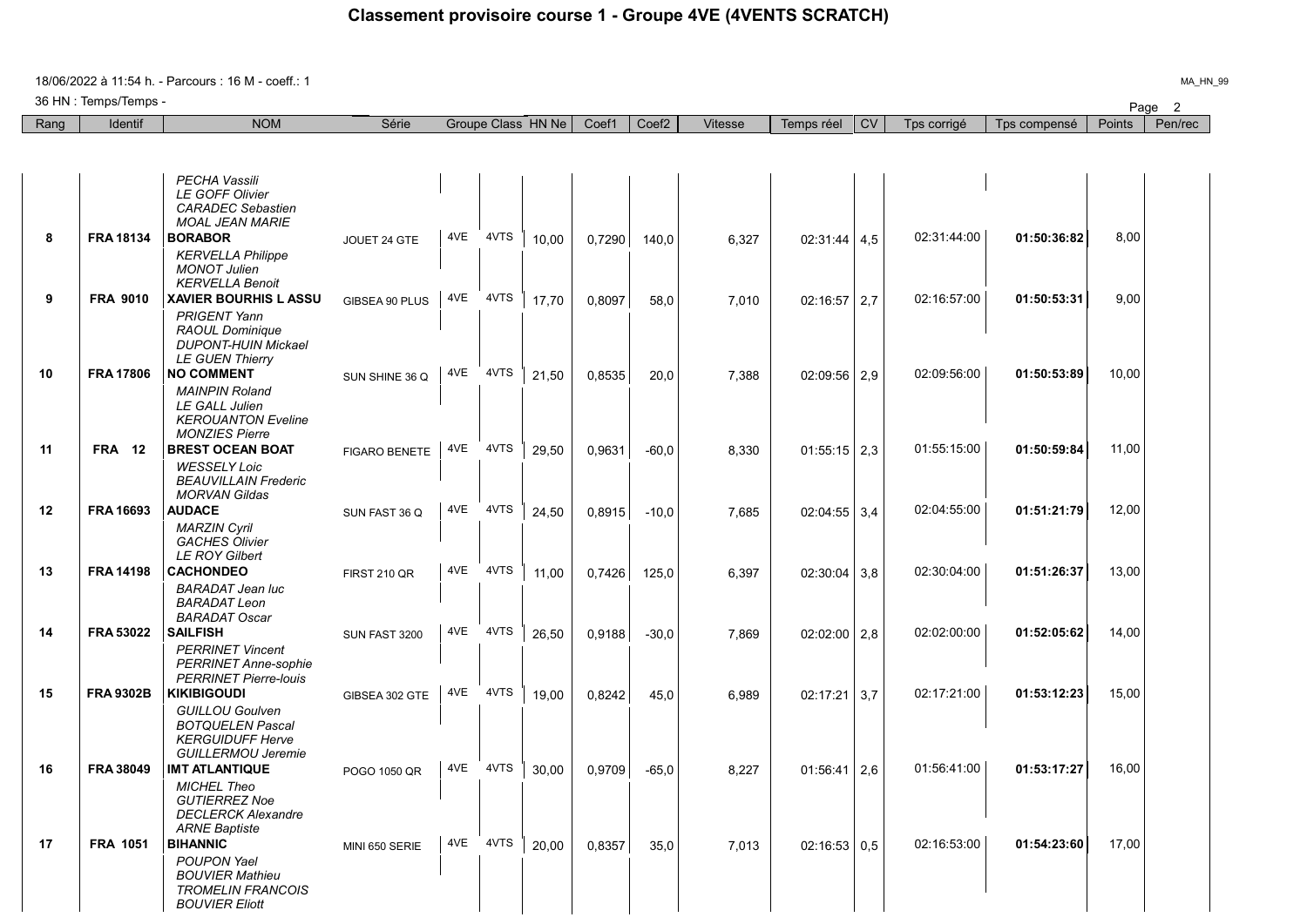## Classement provisoire course 1 - Groupe 4VE (4VENTS SCRATCH)

18/06/2022 à 11:54 h. - Parcours : 16 M - coeff.: 1

36 HN : Temps/Temps -

|          | 36 HN : Temps/Temps - |                                                                                                                          |                      |     |      |                    |        |                   |                |                  |           |             |              |        | Page 3  |
|----------|-----------------------|--------------------------------------------------------------------------------------------------------------------------|----------------------|-----|------|--------------------|--------|-------------------|----------------|------------------|-----------|-------------|--------------|--------|---------|
| Rang     | Identif               | <b>NOM</b>                                                                                                               | Série                |     |      | Groupe Class HN Ne | Coef1  | Coef <sub>2</sub> | <b>Vitesse</b> | Temps réel       | <b>CV</b> | Tps corrigé | Tps compensé | Points | Pen/rec |
|          |                       |                                                                                                                          |                      |     |      |                    |        |                   |                |                  |           |             |              |        |         |
| 17 $Bis$ | <b>FRA 36823</b>      | <b>ABOGODOFLUSH</b>                                                                                                      | FLUSH POKER (        | 4VE | 4VTS | 10,50              | 0,7357 | 133.0             | 6.182          | $02:35:18$ 3.5   |           | 02:35:18:00 | 01:54:15:25  | 17,00  |         |
|          |                       | <b>JUIF Erwan</b><br><b>LANTZ Daniel</b><br><b>ALEGOET Lionel</b><br><b>MAXENCE Jean baptiste</b>                        |                      |     |      |                    |        |                   |                |                  |           |             |              |        |         |
| 18       | <b>FRA37762B</b>      | <b>JERANA</b><br>LE BOZEC Jean<br><b>LE MEST Alain</b><br><b>PICHAVANT Alain</b><br><b>GUENNAL Michel</b>                | <b>FIRST 27.7 QR</b> | 4VE | 4VTS | 19.50              | 0,8299 | 40,0              | 6,883          | 02:19:28         | 3,7       | 02:19:28:00 | 01:55:44:60  | 18,00  |         |
| 19       | <b>FRA 19227</b>      | JACK<br><b>GUIVARCH PHILIPPE</b><br><b>MEROUR ANTOINE</b><br><b>CLEUZIOU ROMAIN</b>                                      | <b>FIRST 31.7</b>    | 4VE | 4VTS | 20.50              | 0,8415 | 30,0              | 6.959          | 02:17:57         | 3.9       | 02:17:57:00 | 01:56:05:10  | 19,00  |         |
| 20       | <b>FRA 33213</b>      | <b>BELDA BERTRAND</b><br>PYAXARAM<br><b>PILLAIN Pierre yves</b><br><b>DECHAZAL Alain</b>                                 | <b>SELECTION</b>     | 4VE | 4VTS | 25.40              | 0.9036 | $-19,0$           | 7.455          | $02:08:46$   2.6 |           | 02:08:46:00 | 01:56:21:21  | 20,00  |         |
| 21       | <b>FRA 7915</b>       | <b>QUIDELLEUR Katell</b><br><b>THORAVAL Erwan</b><br><b>TORPEN</b><br><b>VARRIN Stanley</b>                              | GIBSEA 80 PLUS       | 4VE | 4VTS | 12,50              | 0,7566 | 110,0             | 6,236          | 02:33:57         | 3,7       | 02:33:57:00 | 01:56:28:71  | 21,00  |         |
| 22       | FRA 1                 | <b>FOURNIER Ewen</b><br><b>BARNABE</b><br>SIMON Thomas                                                                   | <b>B25</b>           | 4VE | 4VTS | 22,50              | 0,8658 | 10,0              | 7,126          | $02:14:43$   0.1 |           | 02:14:43:00 | 01:56:38:26  | 22,00  |         |
| 23       | <b>FRA 9060</b>       | <b>KEREBEL Valentin</b><br><b>ROBIN TANGUY</b><br><b>MORLAIS Aurelien</b><br>COLLECTOR                                   | PROTO 1/2 TON        | 4VE | 4VTS | 19,80              | 0,8333 | 37,0              | 6,818          | $02:20:48$ 0.1   |           | 02:20:48:00 | 01:57:19:72  | 23,00  |         |
|          |                       | <b>DOURMAP</b> Titouan<br>LE BOT Tom<br><b>LE CORRE Kevin</b><br><b>FLAO Meven</b>                                       |                      |     |      |                    |        |                   |                |                  |           |             |              |        |         |
| 24       | FRA 39253             | <b>MERLUBERLETTE</b><br><b>MEILHAT STEPHANIE</b><br><b>MEILHAT Emma</b><br>CATHELINEAU THAIS                             | <b>FIRST 31.7</b>    | 4VE | 4VTS | 20,50              | 0,8415 | 30,0              | 6,785          | 02:21:29         | 3.9       | 02:21:29:00 | 01:59:03:49  | 24,00  |         |
| 25       | <b>FRA 9772</b>       | <b>LE REUN MARGAUX</b><br>TRADITION BRETAGNE<br><b>LOUSSOT Alain</b><br><b>BARLET Frederic</b><br><b>DE CARLO MARINE</b> | FEELING 850 SP       | 4VE | 4VTS | 17,30              | 0,8054 | 62,0              | 6,444          | 02:28:58         | 3,0       | 02:28:58:00 | 01:59:58:67  | 25,00  |         |
| 26       | <b>FRA 38150</b>      | <b>GALLIC Tudual</b><br><b>BREIZH ILIEN</b><br><b>BLIN PASCAL</b><br><b>MASSA Charles andre</b>                          | FIRST 30 JK          | 4VE | 4VTS | 24,00              | 0,8850 | $-5,0$            | 7,072          | $02:15:45$ 2.7   |           | 02:15:45:00 | 02:00:08:32  | 26,00  |         |
| 27       | <b>FRA 44284</b>      | <b>BABCIA</b>                                                                                                            | FIRST 35 PTE         | 4VE | 4VTS | 18.50              | 0,8186 | 50,0              | 6.443          | $02:29:00$ 3,6   |           | 02:29:00:00 | 02:01:58:28  | 27,00  |         |

MA\_HN\_99